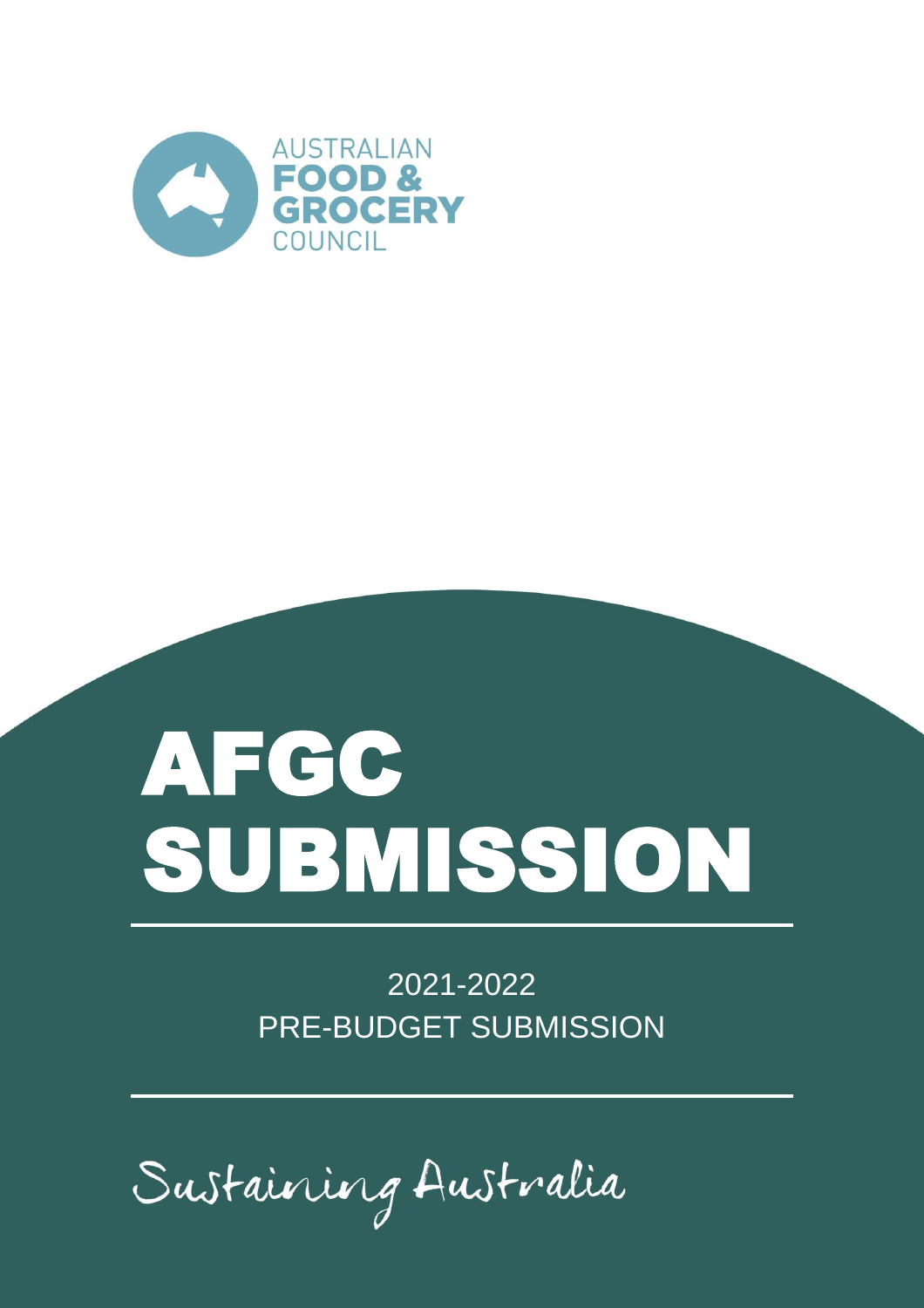The Australian Food and Grocery Council (AFGC) welcomes the opportunity to make a Pre-Budget submission for the 2021-2022 Federal Budget.

The Australian Food and Grocery Council (AFGC) is the leading national organisation representing Australia's food and grocery manufacturing industry.

There are more than 180 member companies, subsidiaries and associates who together comprise 70 per cent of the gross dollar value of the processed food, beverage and grocery products industries.

With an annual turnover in the 2018-19 financial year of \$127.1 billion, Australia's food and grocery manufacturing industry makes a substantial contribution to the Australian economy and is vital to the nation's future prosperity. It also plays an important role through supply chains, particularly the sourcing of local agricultural produce.

This diverse and sustainable industry is made up of almost 16,000 businesses and accounts for over \$75.1 billion of the nation's two-way international trade. These businesses range from some of the largest globally significant multinational companies to small and medium Australian enterprises. The industry made \$2.8 billion in capital investment in 2018-19.

Food and grocery manufacturing together forms Australia's largest manufacturing sector, representing 31.4 per cent of total manufacturing turnover in Australia. The industry employs more than 274,800 Australians, representing 32.2 per cent of total manufacturing employment in Australia.

Many food manufacturing plants are located outside the metropolitan areas. The industry makes a large contribution to rural and regional Australia economies, with almost 40 per cent of the people employed being in rural and regional Australia.

Given the importance of the industry to the economic and social development of Australia, particularly in rural and regional areas, it's magnitude, significance, and contribution needs to be reflected in the Government's economic, industrial and trade policies.

The AFGC welcomes the Government's recognition of food and beverage manufacturing as an essential service and a national strategic priority, as reflected in its inclusion in the Modern Manufacturing Strategy (grocery manufacturing was not included in the Government's strategy but is recognised as a vital industry). The AFGC has been involved in assisting Government in the development of the Modern Manufacturing Food and Beverage Roadmap to ensure the scale, competitiveness and resilience of the food and beverage industry.

This process has highlighted that while there are significant growth opportunities for the industry, it also confronts a number of challenges that could impact its growth potential. Addressing these productivity, cost competitiveness, regulatory and investment challenges through broader policy, regulatory and budget measures is essential to ensuring that food and grocery manufacturing can increase its contribution to jobs and the economy in the post-COVID recovery.

The AFGC would like to take this opportunity to outline in this submission proposals that will work to strengthen the sector and provide confidence for the future of the food and grocery manufacturing industry and in turn benefiting all Australians.

To achieve this, this submission is in two key parts:

1 (A & B) **Industry Development**

2 (A & B) **Sustainable Production**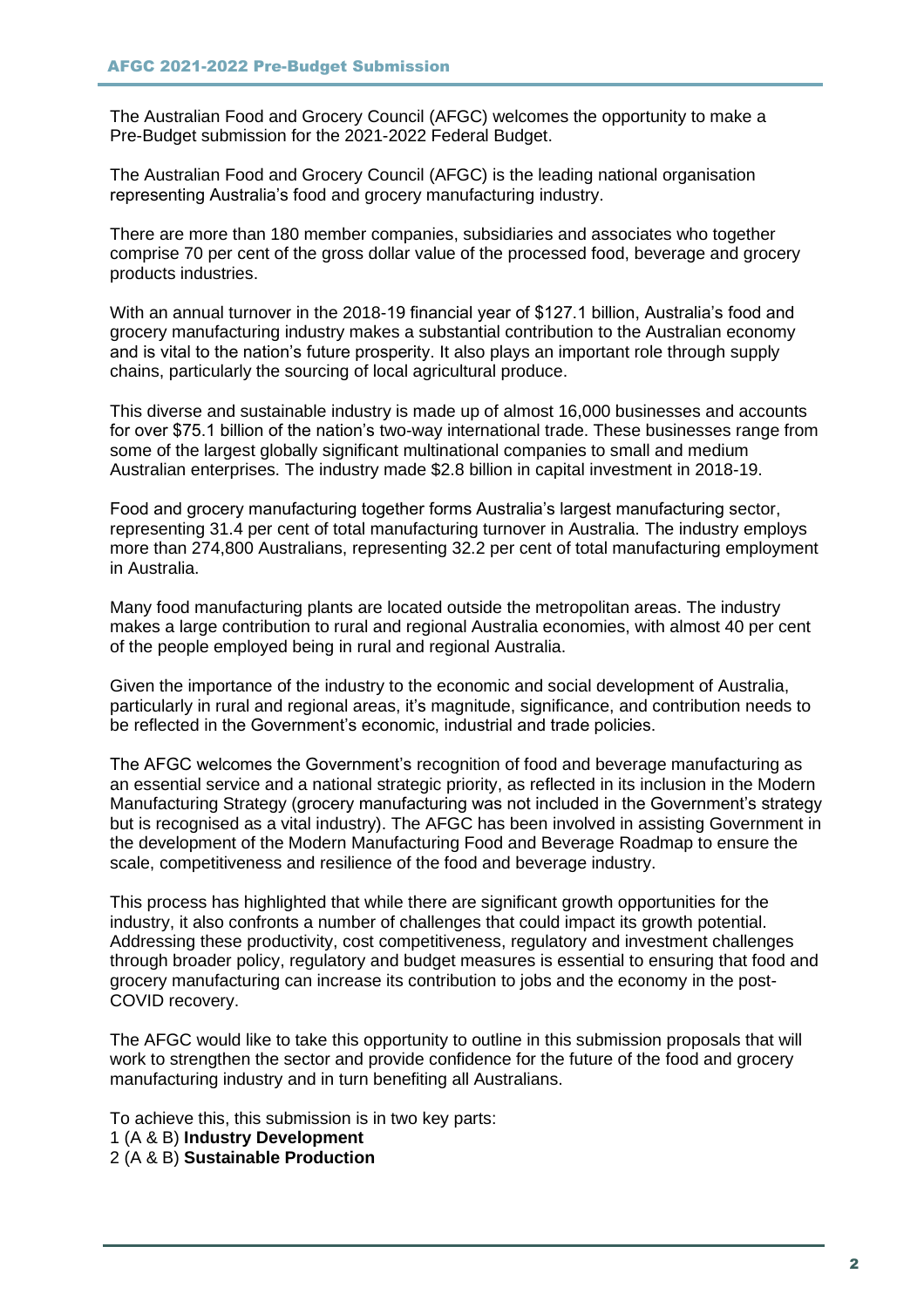# PART 1. INDUSTRY DEVELOPMENT

## 1A. STIMULATING INVESTMENT IN FOOD AND GROCERY MANUFACTURING

#### **The issue: Falling competitiveness of Australia's food and grocery manufacturing industry**

The food and grocery manufacturing industry is essential to the community and economy and faces strong growth potential in domestic and international markets, leveraging Australia's high quality agricultural inputs and global reputation for high quality, safe products. However, the industry is currently hamstrung by:

- Declining international competitiveness
- Declining productivity growth
- Stagnant investment

Food and grocery manufacturing requires significant investment to bring it into the modern age, utilising automated and digital technologies to improve the industry's competitiveness and agility to meet rapidly changing consumer expectations with respect to health, wellness, sustainability and convenience.

The whole industry, large and small, needs to invest additional capital into more productive plant and machinery for businesses to maintain jobs and investment, as well as invest in new capacity to take advantage of export opportunities. The industry also needs to invest significantly to meet community and government expectations, for example to deliver the National Packaging Targets and new healthier choice and convenient products.

Yet over the last ten years, investment has slowed due to high domestic costs, including regulation, higher business taxation than international competitors, and the effects of retail concentration, factors that have reduced industry's profit margins and the availability of capital for re-investment.

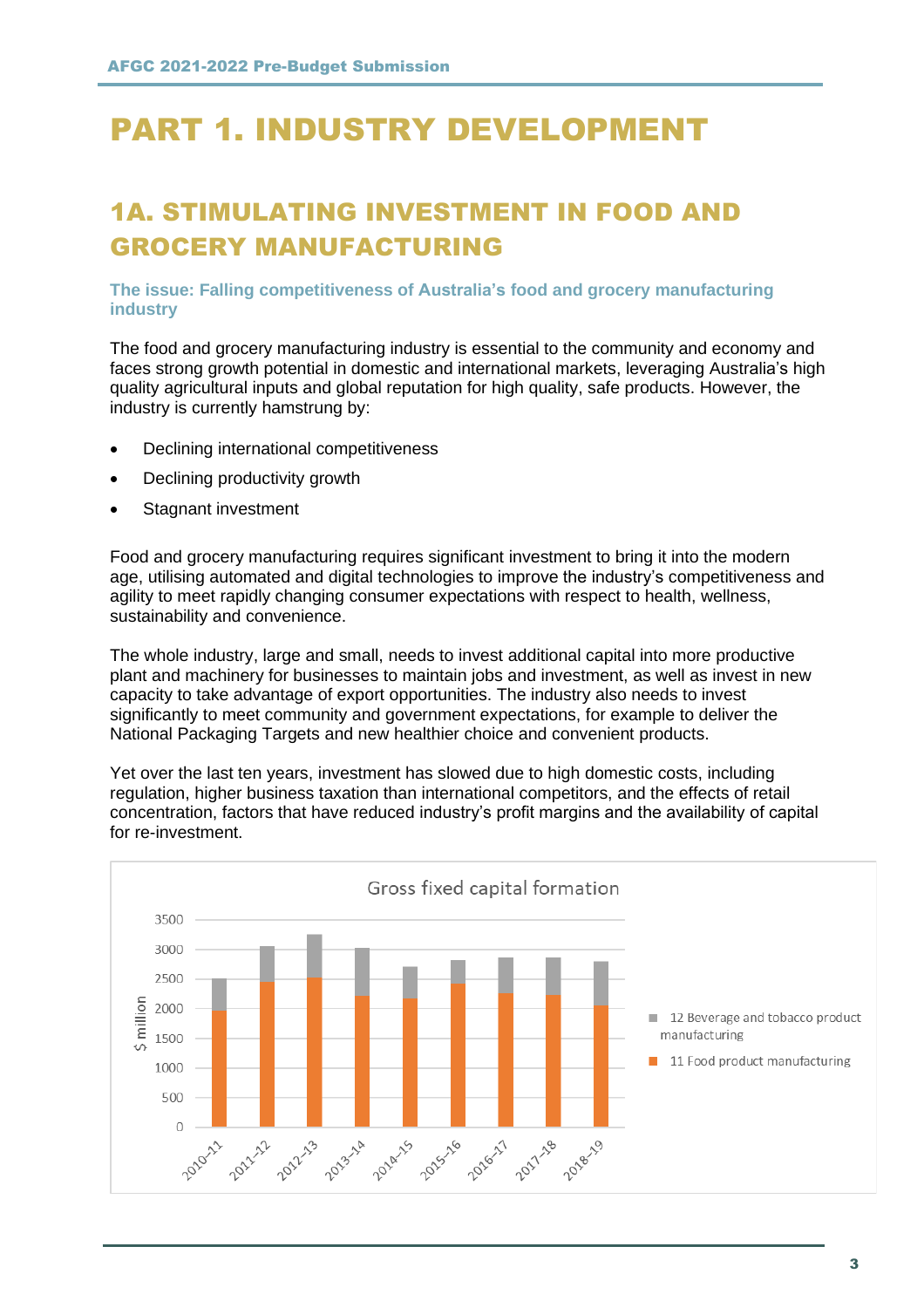Meanwhile, Australia is competing against foreign markets that benefit from greater impetus from their governments to sure up their own markets and domestic supply, for example through grant and tax incentive programs. It is not a level playing field, and for Australia to succeed, it is vital to kick-start investment to neutralise higher costs and raise innovation and productivity.

Without investing to improve efficiency and innovate, there is a risk that import penetration will continue to increase and businesses will either need to reduce the scale of their operations or move offshore in order to remain globally competitive.

The Federal Government's commitment to growing a strong manufacturing sector in Australia through the Modern Manufacturing Strategy (MMS) and the recent instant asset write-off scheme (full expensing) are a step in the right direction, but as currently structured may not be sufficient to stimulate investment in the food and grocery manufacturing industry.

The current structure of the MMS funding has three elements – two of which are limited to SMEs, and the third is for very large collaborative projects to build scale. Neither of these programs supports large businesses, which comprise the majority of the industry's jobs and turnover, in their ability to modernise and improve the competitiveness of their manufacturing operations. To address this, the AFGC proposes a co-investment grant program that supports the industry to invest in modern manufacturing technologies, such as automation, digitalisation, virtual reality and predictive analytics, which improve the industry's ability to innovate and its efficiency and competitiveness.

In the past, large food and grocery manufacturers have responded well to co-investment grant programs such as the Clean Technology Investment Program, which resulted in a significant leverage rate over and above Government contributions.

Similarly, the instant asset write-off measure announced this year was greatly welcomed; however, it does not go far enough to capture the businesses that can bring forward investment and help with the COVID recovery.

The original \$5 billion aggregate turnover test excluded many businesses in the industry, yet it is the largest businesses in the industry that provide a significant proportion of the industry's jobs and output. The alternative income test that was introduced requires statutory turnover of \$5 billion and local investment of \$100 million over the last three years.

Given the long-term nature of manufacturing assets, the pressure on industry profitability in recent years and the decline in capital investment across the industry, it would be difficult for many multinational companies that manufacture food and grocery products to demonstrate a local capital spend of the above amount.

In addition, the short-term nature of the stimulus also does not address the fact that Australian based manufacturers are competing against other countries that provide significant ongoing capital and research incentives to their food and grocery manufacturing industry given its strategic importance. With much of the income and manufacturing asset value of the industry in Australia resting with multinational companies in both metropolitan and regional areas, it is vital that they are able to access the temporary full expensing provisions, which will provide an incentive to bring forward investments and will shore up investment in assets in Australia. These investments will stabilise or have the potential to generate additional job opportunities.

In contrast, the effect of excluding these businesses from the temporary full expensing provisions is not just the lost growth potential for jobs and investment, but also the risk of losing some of these large manufacturing facilities from Australia. Multinational companies have mobile capital and will be attracted to relocate manufacturing capacity, and therefore jobs, to other countries that have more advantageous tax incentives and grants for food and grocery manufacturing. We have already seen this happen in a number of instances as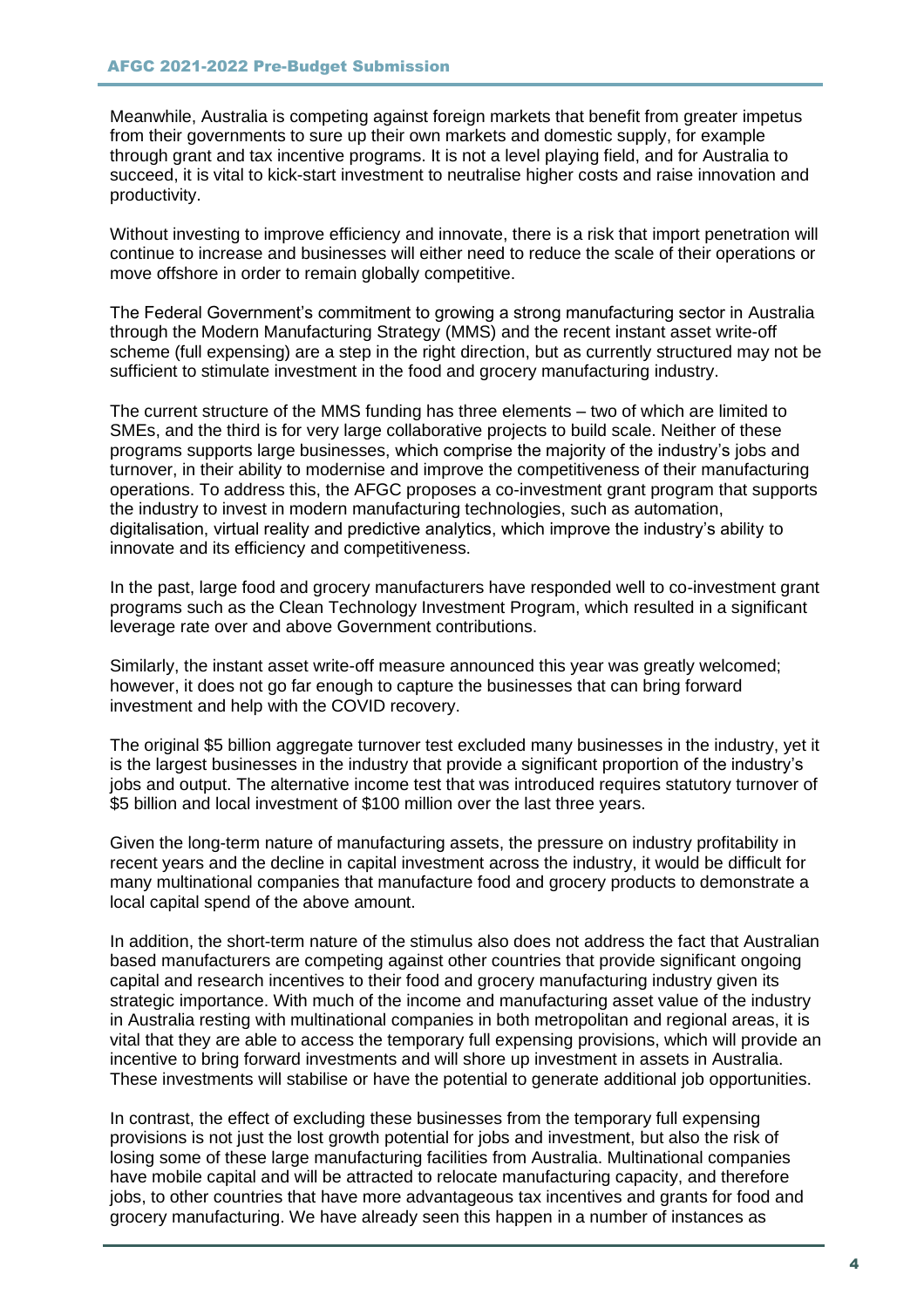Australia loses competitiveness. With a change in the test for the full expensing provisions, and the introduction of a co-investment grant program, it is possible to not only stem this loss, but potentially re-shore manufacturing capability and build domestic scale for growth.

#### **Proposed solution:**

1. Smart food and beverage manufacturing co-investment grants

The AFGC recommends that the Government develop a new co-investment grant program specifically for food and grocery manufacturers to adopt modern manufacturing technologies that improve efficiency, innovation and global competitiveness.

2. Changes to full expensing

The AFGC suggests implementing a test based on capital expenditure as **a percentage of total income**, or alternatively as a percentage of overall expenditure (a capital expenditure "intensity threshold") to increase the eligibility for the full expensing measure.

The following table outlines a proposed change to the alternate test, that is, for local investment to equal one per cent of total income and statutory income per annum. As with the existing test, this could be averaged across three years. This is more reflective of an equitable and realistic target for corporate taxpayers within the Australian food and grocery manufacturing industry to demonstrate a strong history of significant investment.

| <b>Description</b>                                                  | <b>Scenario 1</b> | <b>Scenario 2</b> | <b>Scenario 3</b> | <b>Scenario 4</b> | <b>Scenario 5</b> |
|---------------------------------------------------------------------|-------------------|-------------------|-------------------|-------------------|-------------------|
| (A) Total ordinary<br>and statutory<br>income $(p.a)$               | \$250,000,000     | \$500,000,000     | \$1,000,000,000   | \$2,000,000,000   | \$5,000,000,00    |
| (B) Average<br>spend on<br>depreciating<br>assets (p.a.)<br>(A)x(C) | \$2,500,000       | \$5,000,000       | \$10,000,000      | \$20,000,000      | \$50,000,000      |
| (C) Proposed<br>capital intensity<br>percentage                     | 1.00%             | 1.00%             | 1.00%             | $1.00\%$          | 1.00%             |

The AFGC also suggests including an additional alternative test regarding expenditure which looks at current year and future, committed, capital expenditure to encourage businesses to spend over and beyond what may have been expended in the past.

This proposed model would see a greater uptake of the incentives and, for the largest of businesses, bring forward consideration of substantial investment. The AFGC proposes that this is incentive is extended to five years from the current start date in 2020, instead of two years.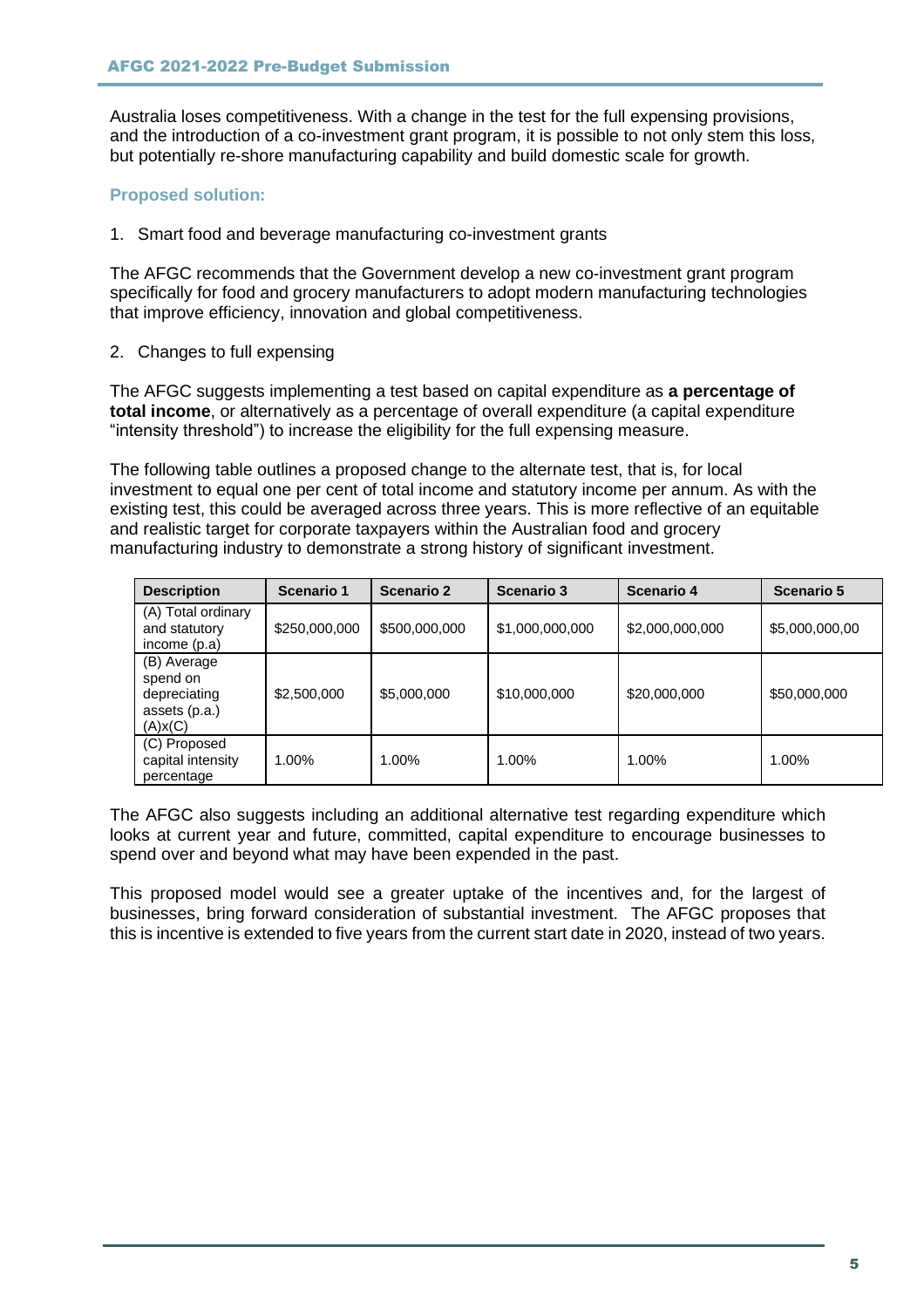## 1B. WORKFORCE UPSKILLING FOR THE FUTURE

#### **The issue: Develop workforce skills for food and grocery manufacturing business to drive production modernisation**

The food and grocery manufacturing industry is a large employer, with nearly 275,000 direct jobs, many of which are full-time, long term, stable roles.

Research, including at Swinburne University's Factory of the Future, on Industry 4.0 - the Fourth Industrial Revolution - highlights the ongoing automation and digitalisation of traditional manufacturing using smart, advanced technology. The modernisation of manufacturing including robotics, virtual reality, 3D printing, AI, and predictive analytics - brings with it the need for higher skills to install and operate automated production equipment and digital based systems.

Australia lacks the necessary skills, with industry often relying on overseas markets to recruit the necessary skills and experience. The lack of access to higher skills in Australia, and the lack of support for relevant industry training programs, is often a barrier to companies investing in advanced manufacturing technologies. The success of other programs in stimulating capital investment will be constrained if not coupled with an advanced skills development program. The COVID pandemic has further highlighted the need to develop local capabilities to ensure the future resilience of the industry in Australia.

The industry continues to work to improve productivity but investment in some areas particularly research, development and workforce training still lags behind industry norms, suggesting targeted government assistance would be effective.

The Government's focus on upskilling and technology enhancement has been evident through the Modern Manufacturing Fund Round 2 however, this is limited to SMEs and is available at an individual business level, rather than an industry wide level.

Upskilling of the workforce needs to occur right across the industry, from small to large businesses, to ensure employees are capable of using new advanced manufacturing equipment, and digital information and analytics systems, which are essential to the future competitiveness of the industry in domestic and export markets.

With nearly 40 per cent of the industry's jobs in rural and regional areas, a skill development program can enhance job opportunities in these areas and ensure the ongoing viability of regional manufacturing.

The AFGC proposes that Government undertake a study to better understand the gap between the industry's current capabilities and skills needed to support the adoption of advanced manufacturing technologies, and evaluation of current training programs. Funding to develop an industry wide training centre and in-house training, tapping into global expertise, virtual reality and augmented reality technology, will not only assist in building the skills base for the future, but will also help overcome a shortage of skills exacerbated by COVID restrictions on people movement.

Investment in Australian workers will help to ensure the growth of the industry and for it to remain competitive on the international stage as well as within the domestic market.

#### **Proposed solution:**

The AFGC proposes that the Government provide funding for: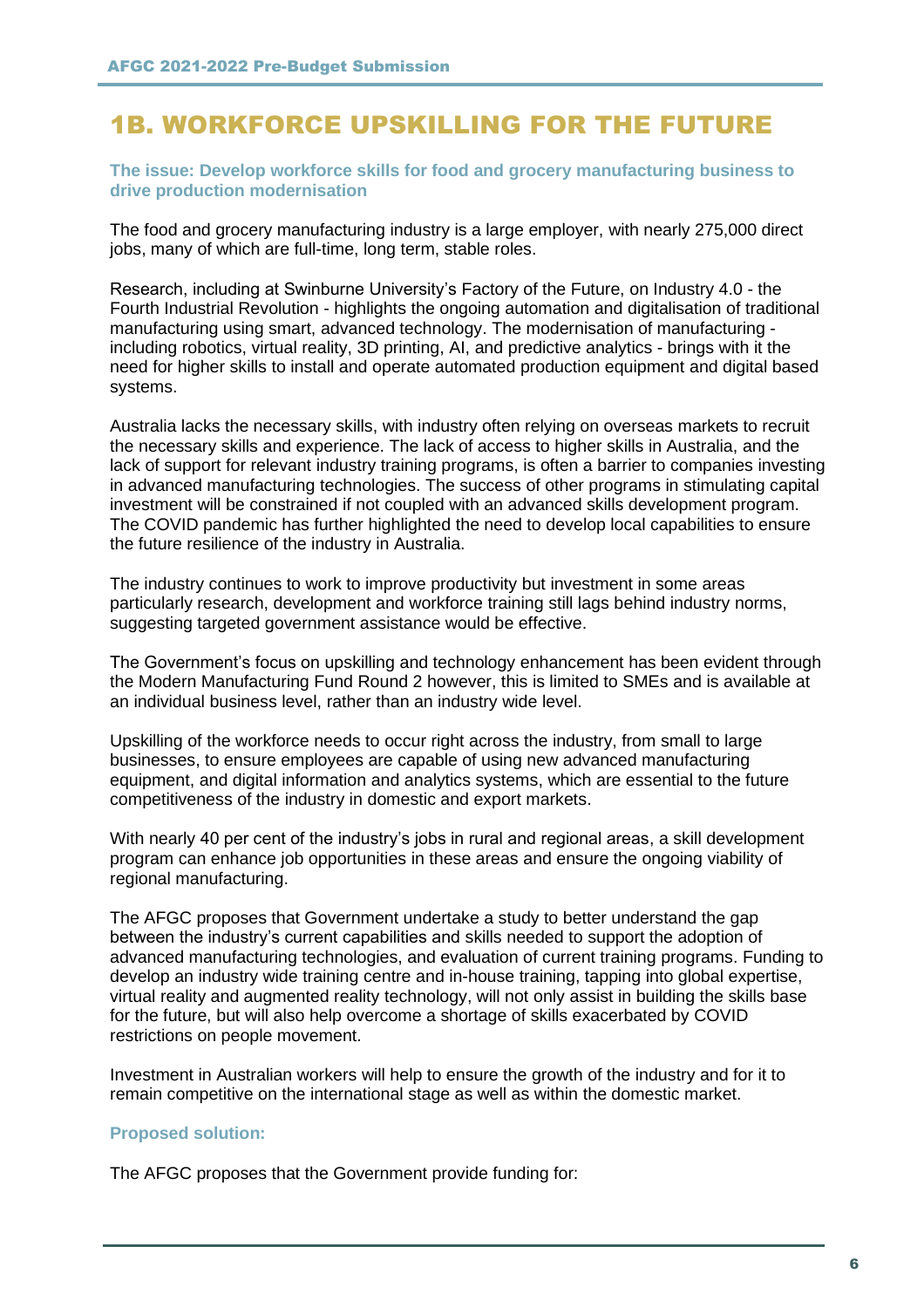- a skills audit to understand the gap between industry's current skills capabilities and the needs of a more automated and digitalised food and grocery manufacturing industry,
- an industry-wide, advanced food and grocery manufacturing training centre<sup>1</sup> with access to virtual and augmented reality technology to help train local workers to operate advanced manufacturing equipment and digital technologies, and
- a grant process that supports food and grocery manufacturers to offer on the job training or integrated learning programs that connect industry and education/ training providers.

<sup>&</sup>lt;sup>1</sup> A relevant example is the Dassault Systems Virtual Shipyard[, https://www.amgc.org.au/project/dassault](https://www.amgc.org.au/project/dassault-systems-virtual-shipyard/)[systems-virtual-shipyard/](https://www.amgc.org.au/project/dassault-systems-virtual-shipyard/)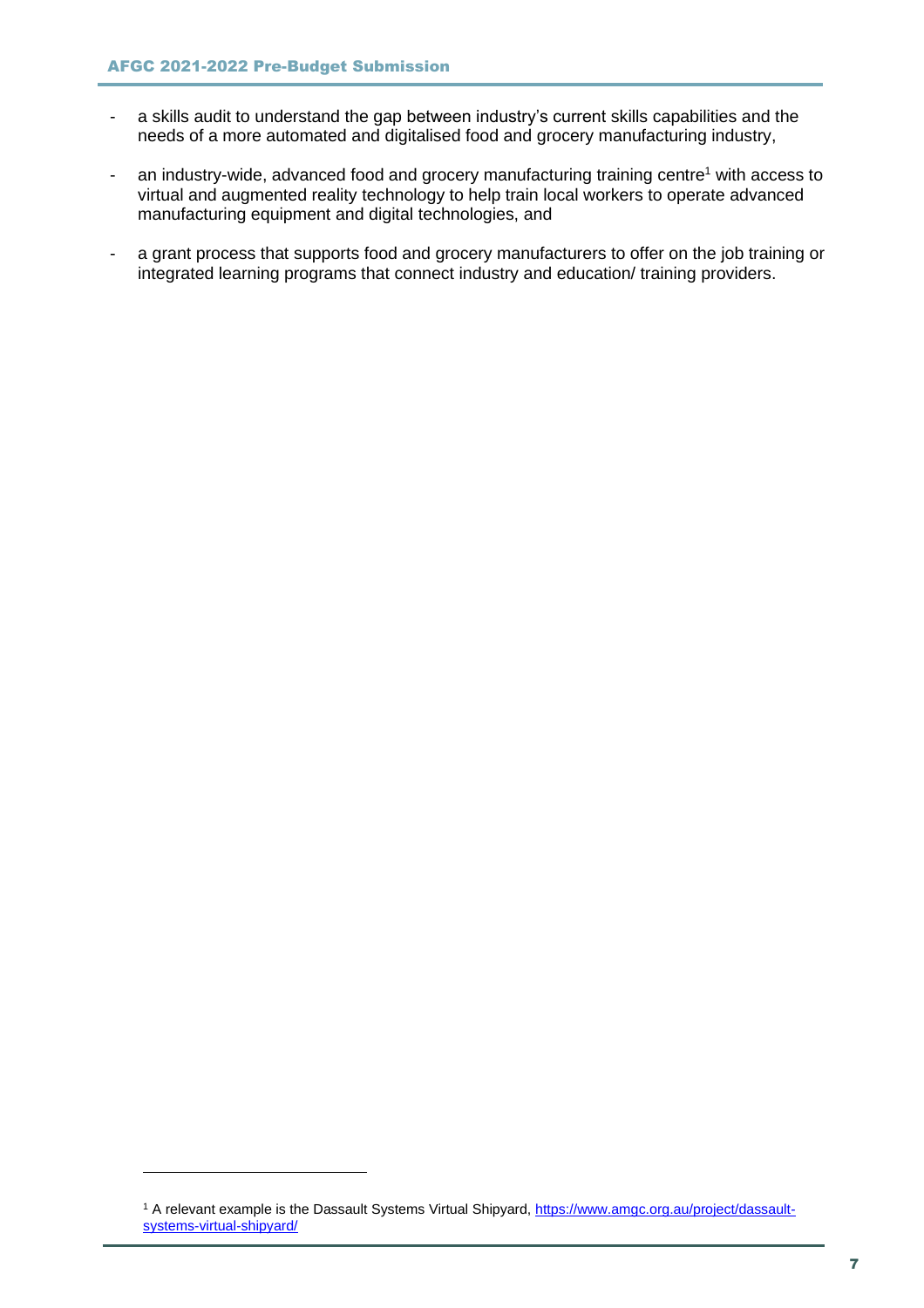# PART 2. SUSTAINABLE PRODUCTION

## 2A. SUPPORTING SUSTAINABLE PACKAGING INNOVATION TO ACHIEVE A CIRCULAR ECONOMY

**The issue: Support the industry with a grant program to install new packaging lines that will allow for updated packaging technologies, reduced waste and increased use of recycled content, meeting government and consumer demands.**

Australia's food and grocery manufacturing businesses are committed to playing their part in developing a circular economy, and achieving the National Packaging Targets, including 100 per cent of packaging in Australia being reusable, recyclable or compostable by 2025; and an industry average recycled content of 50 per cent by 2025. Meeting these targets will require research, development and safety/ quality testing of new packaging formats, and changes to packaging equipment such as moulds and packaging lines, which come at a significant cost.

The costs arise from the investment in human capital needed to undertake research and development, through to the capital infrastructure and resources needed to deliver the outcomes. These costs are incurred through R&D and changes to manufacturing processes, as well as through meeting additional regulatory requirements that arise when making these positive changes.

While significant Government funds have been provided to support an increase in recycling rates, much of this has been aimed at the waste industry, with little consideration for the significant costs borne by food and grocery manufacturers.

#### **Proposed solution: Supporting packaging innovation to achieve a circular economy**

The AFGC proposes the Government implement a grants program that supports and fast tracks food and grocery manufacturers' research, development and testing of new sustainable packaging formats, and changes to packaging equipment that facilitate a circular economy.